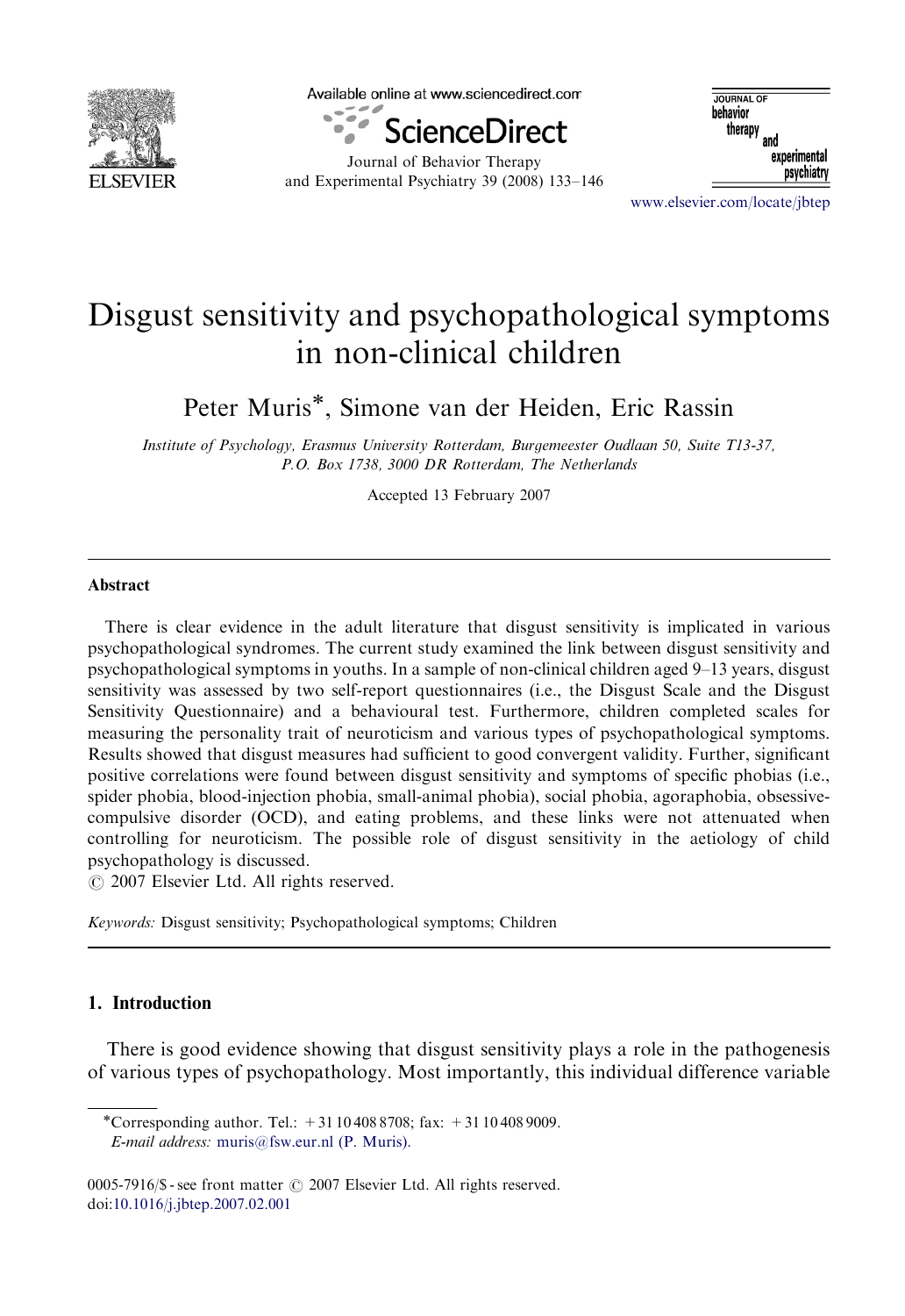seems to be involved in the aetiology and maintenance of specific phobias, in particular small-animal phobias and blood-injection-injury phobia. That is, an increasing number of investigations have demonstrated that there are positive correlations between measures of disgust and disgust sensitivity and scores on animal phobia and blood-injection-injury phobia questionnaires [\(Armfield & Mattiske, 1996;](#page--1-0) [Arrindell, Mulkens, Kok, &](#page--1-0) [Vollenbroek, 1999;](#page--1-0) [Davey, 1994;](#page--1-0) [De Jong](#page--1-0) & [Merckelbach, 1998;](#page--1-0) [De Jong, Peters, &](#page--1-0) [Vanderhallen, 2002;](#page--1-0) [Kleinknecht, Kleinknecht,](#page--1-0) & [Thorndike, 1997](#page--1-0); [Koch, O'Neill,](#page--1-0) [Sawchuck,](#page--1-0) & [Connolly, 2002](#page--1-0); [Matchett](#page--1-0) & [Davey, 1991](#page--1-0); [Merckelbach, De Jong, Arntz,](#page--1-0) [& Schouten, 1993;](#page--1-0) [Mulkens, De Jong,](#page--1-0) [& Merckelbach, 1996;](#page--1-0) [Sawchuck, Lohr, Tolin, Lee,](#page--1-0) [& Kleinknecht, 2000;](#page--1-0) [Sawchuck, Lohr, Westendorf, Meunier, & Tolin, 2002;](#page--1-0) [Tolin, Lohr,](#page--1-0) [Sawchuck, & Lee, 1997](#page--1-0); [Valentiner, Hood,](#page--1-0) & [Hawkins, 2005;](#page--1-0) [Vernon](#page--1-0) & [Berenbaum, 2002;](#page--1-0) [Woody, McLean, & Klassen, 2005](#page--1-0); [Woody](#page--1-0) & [Tolin, 2002](#page--1-0)). Admittedly, most of the studies in this research area have been correlational and so it remains unclear whether disgust is a vulnerability factor for developing anxiety problems or just a by-product of anxious psychopathology (e.g., [Marzillier](#page--1-0) [& Davey, 2005](#page--1-0)). Nevertheless, there is evidence coming from experimental research showing that an induction of disgust (by means of repulsive film material) produces an increase in fear of small animals, which of course provides tentative support for a causal link between disgust and anxiety (e.g., Webb  $\&$ [Davey, 1992\)](#page--1-0).

In their article 'Disgust—the forgotten emotion of psychiatry', [Phillips, Senior, Fahy,](#page--1-0) [and David \(1998\)](#page--1-0) have argued that the basic emotion of disgust is not only relevant for understanding certain types of specific phobias, but also for other manifestations of psychopathology. For example, based on the notion that fear of contamination is a key element of obsessive-compulsive disorder (OCD), it has been proposed that disgust may be involved in this specific anxiety disorder ([Rachman, 2004](#page--1-0)). There is indeed support for this idea as studies have demonstrated clear links between disgust sensitivity and scores on scales measuring OCD symptomatology ([Mancini, Gragnani,](#page--1-0) [& D'Olimpio, 2001](#page--1-0); [Muris et](#page--1-0) [al., 2000;](#page--1-0) [Olatunji, Tolin, Huppert, & Lohr, 2005;](#page--1-0) [Thorpe, Patel, & Simonds, 2003\)](#page--1-0). Eating disorders are another type of psychopathology in which disgust sensitivity might be implicated. As disgust basically is a food-related emotion, which serves to trigger the oral rejection of bad tasting or health-threatening substances, it is obvious that researchers have examined the relation between disgust sensitivity and eating disorder symptoms. Although the evidence is not univocal [\(Muris et al., 2000](#page--1-0); [Schienle et al., 2004;](#page--1-0) [Troop, Murphy,](#page--1-0) [Bramon,](#page--1-0) & [Treasure, 2000\)](#page--1-0), there is indeed some support for a link between disgust and eating disorders symptomatology [\(Davey, Buckland, Tantow,](#page--1-0) & [Dallos, 1998](#page--1-0); [Harvey,](#page--1-0) [Troop, Treasure, & Murphy, 2002](#page--1-0); [Troop, Treasure, & Serpell, 2002\)](#page--1-0).

As there is growing awareness in the field of clinical psychology that most psychological disorders in adulthood have their origins during childhood (see [Muris, 2006\)](#page--1-0), it is not surprising to see that an increasing number of researchers have begun to investigate the role of psychological factors in the aetiology of psychopathology in youths. As disgust seems to be an innate basic emotion (see Matchett  $\&$  Davey, 1991) that may gradually develop as a result of learning experiences (e.g., modelling), it makes sense to study this factor in the context of psychopathology in youth populations. So far, however, only a few studies have examined the role of disgust in relation to childhood disorders. In a first study, [De Jong, Andrea, and Muris \(1997\)](#page--1-0) investigated the link between disgust sensitivity and spider phobia in a youth sample. Spider phobic and non-phobic girls completed measures of disgust sensitivity and spider's disgust-evoking status. Results indicated that,